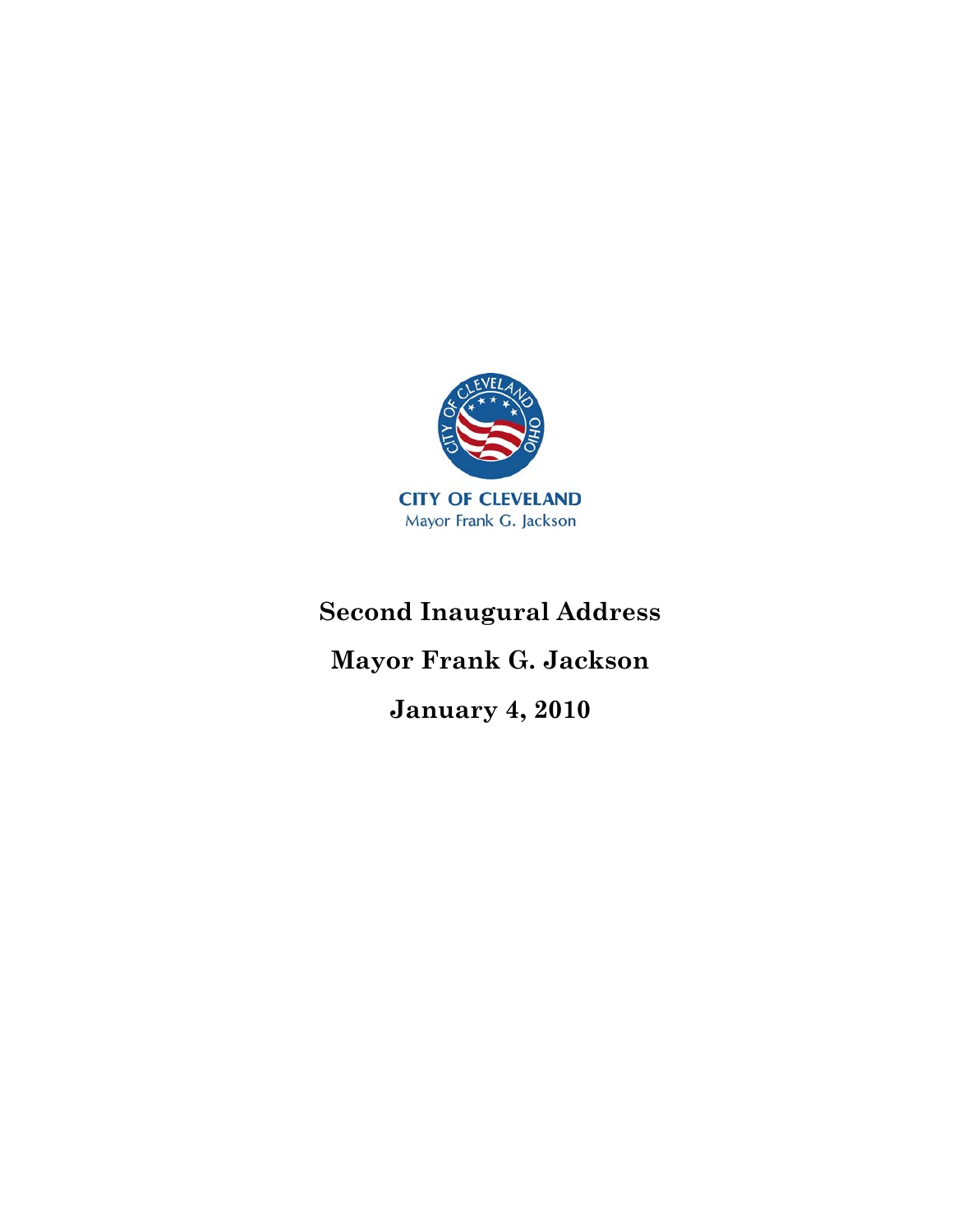Good morning.

First, I want to say thank you to everyone for coming today. I give special thanks to my wife, Edwina, and my family for their continued support and to Judge Blackmon for being part of today's inauguration.

I also want to recognize all the elected officials, clergy and public servants here today. Thank you for your support over the last four years and I look forward to working with you for the next four years.

I also want to thank Cleveland's voters who gave me the opportunity to continue to serve them.

Four years ago, when I first became mayor, I talked about Cleveland and its greatness.

To bring Cleveland together as one city, with one people, living and working together to build a future for Cleveland – a future that gives our children an excellent education, that gives our businesses opportunities and our workforce prosperity and that makes Cleveland neighborhoods second to none.

Over the last four years this has been my vision. This is what I have been working towards and over the next four years, it will remain my vision.

My work every day will be to achieve these goals – so that every Clevelander can share in our success, so that Cleveland is once again a city that all look to as a vision for the future.

We cannot think of Cleveland as it is today – We must envision Cleveland's future.

That means decisions have to be made not based on where the world is now, but where the world will be tomorrow.

What will that Cleveland of tomorrow look like?

A Cleveland that is competitive in a global economy through ensuring that international commerce flows through Cleveland; operating as a regional economy; and, properly using our assets.

A Cleveland that works with its neighbors to reduce the cost of operating government and to reduce the cost of the private sector doing business.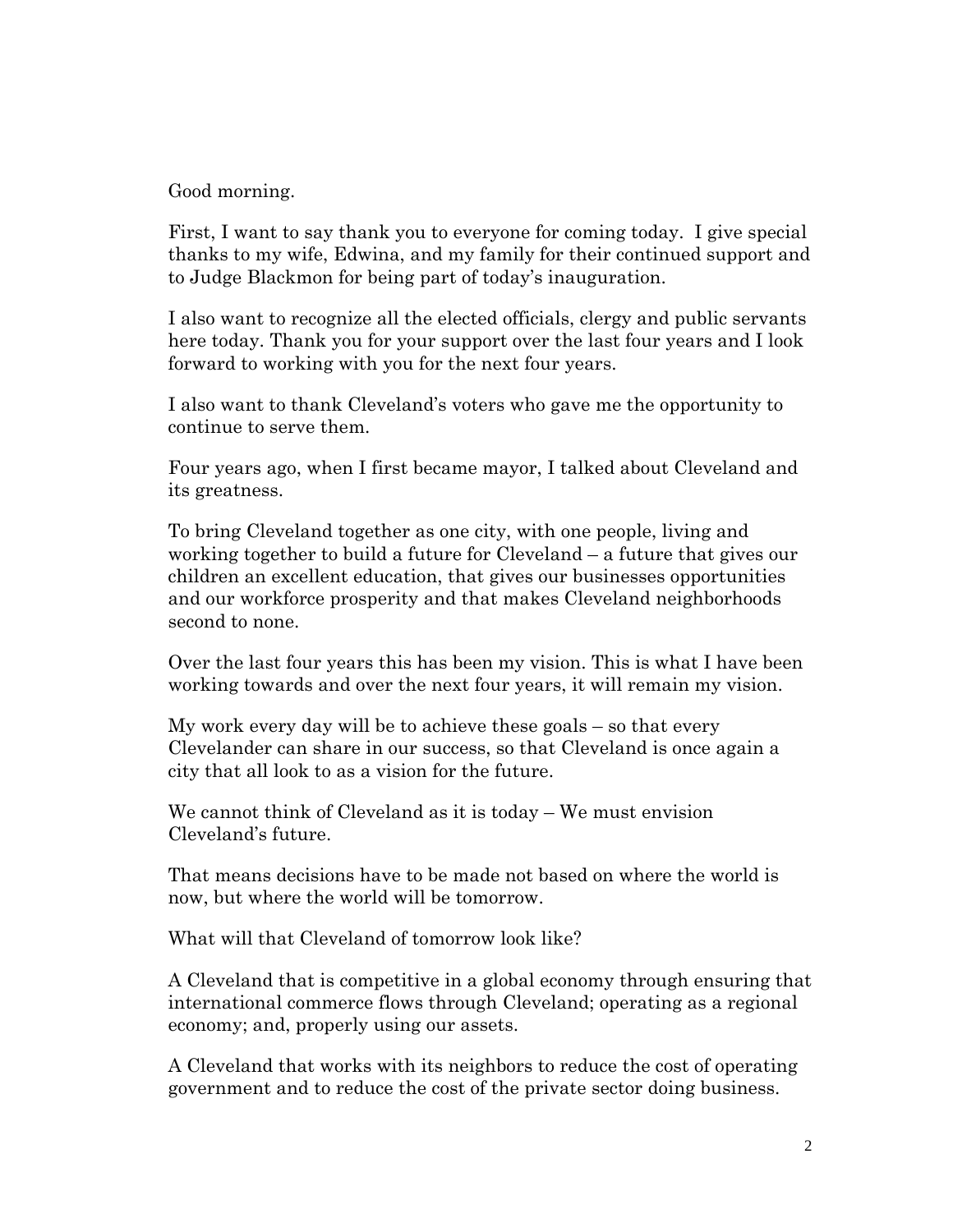Even as the economists talk about stability and recovery, the impact of the recession on the public sector is still challenging. The private sector is facing the same challenges and businesses are operating mores efficiently, restructuring their operations and developing alternative ways to raise revenue – government must do the same.

Cleveland will continue to be fiscally responsible, deliver quality service, invest in our 36 neighborhoods and position for the future.

But, all of this does not matter without education. As the conversation about regionalism continues, it will lack sincerity and commitment if education is not included.

We have faced and overcome many challenges over the last four years. We will face more in the next four years and we will meet and overcome those too, because – Cleveland has heart and tenacity.

And when we do, I see a Cleveland as part of a region that is prosperous; businesses investing; people working; young people educated with a career path; a center for arts, culture, health care and innovation; a diverse city where everyone is welcome. This will not happen without work and commitment from our entire community.

Finally, and most importantly, the work that I will do over the next four years for Cleveland will continue to be for one purpose – to leave this city and all who call it home – better off than when I started.

For what is a city but its people?

What is an economy without its businesses and workforce?

What is a school district without its children?

What is a neighborhood without its residents?

The people of Cleveland are the reason I stand before you today, at the beginning of my second term as Mayor.

And make no mistake – we will be measured as a city and people by what we do for the least of us.

And in these difficult times, there are more people who are in need of our help. We must resist the temptation of saying "I got mine now you get yours."